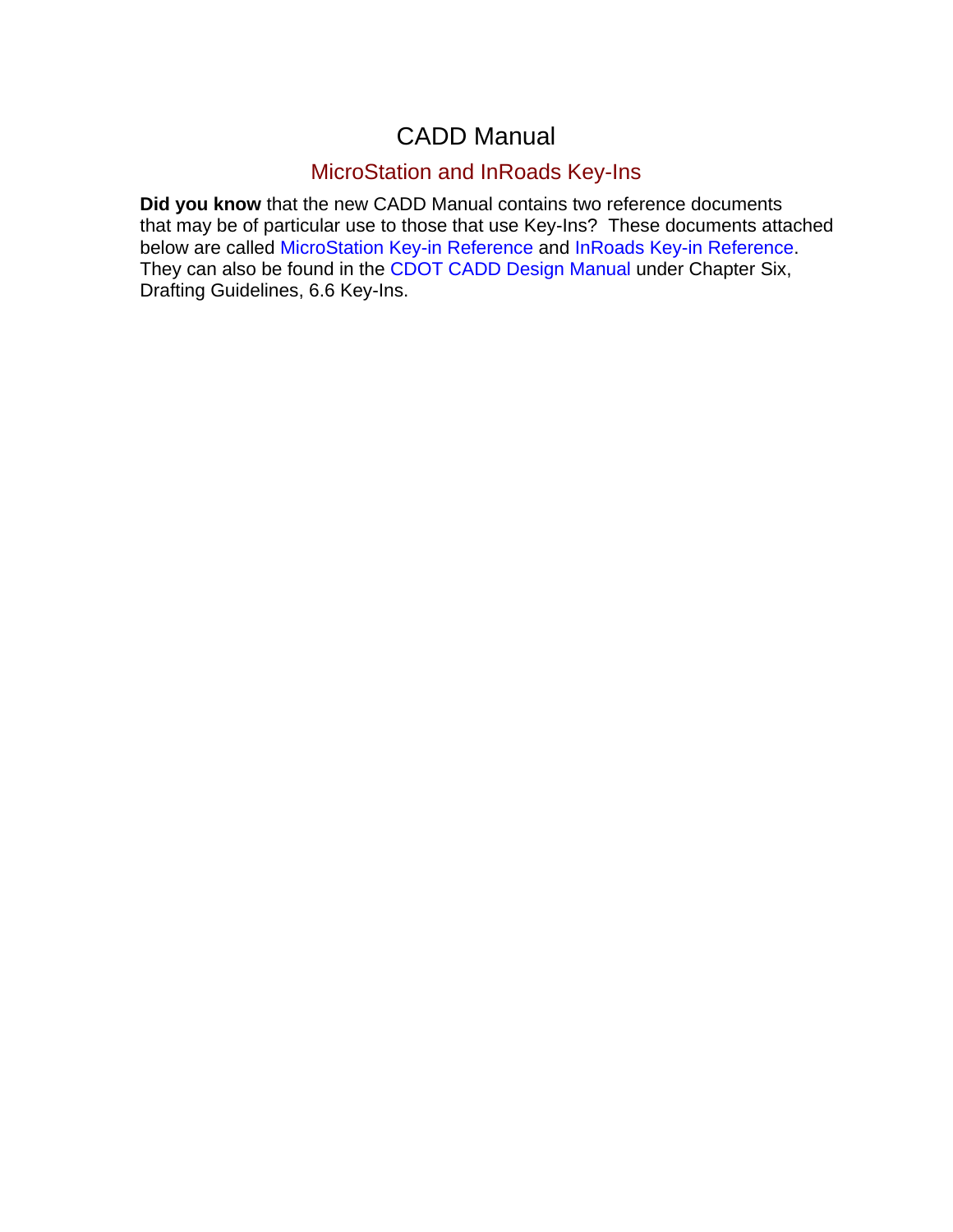

## <span id="page-1-0"></span>**MICROSTATION KEYIN REFERENCE**

This document provides a MicroStation alternate keyins.

These keyins can be typed into the Key-in Browser individually or strung together by a semicolon.

| as=20;ts=20;ps=20 |  |  |
|-------------------|--|--|

#### **Angle**

**AA**= Sets the active angle

#### **Auxiliary Coordinate Systems**

**AD**= Places relative data points

**AX**= Places absolute data points

**PX**= Deletes an ACS

**RX**= Attaches an ACS

**SX**= Saves the current ACS

### **Cells**

**AC=** Sets the Active Cell and activates the Place Cell tool **AP**= Sets the active pattern cell

**AR**= Sets the Active Cell, and activates Place Cell Relative

**CC**= Create Cell from fence or selection set

**CD**= Delete Cell from attached cell library

**CM**= Creates an array of cells

**CR**= Rename a cell in the attached cell library

**LT**= Sets the active line terminator cell **PT**= Sets the active point used with the Place Point

command.

**RC**= Attaches a cell library

#### **Color**

**CT**= Attaches a color table

#### **Dimensioning**

**LD**= Sets the level for dimension data **TV**= Sets the dimensioning tolerance limits

#### **Element Symbology**

**CO**= Sets the active color **LC**= Sets the active line style **WT**= Sets the active line weight

#### **Files**

**EL**= Creates an element list file

**FF**= Copy the contents of a fence to a new or existing file

**RD**= Open another design file

**RF**= Attach a reference file

**SF**= Move the contents of a fence to a new or existing file

**XD**= Exchanges the active file with a reference file

### **Grid**

**GR**= Sets the active grid reference spacing **GU**= Sets the distance of the grid dots in working units

**UR**= Sets the unit round off

#### **Line Terminators**

**LT**= Sets the active line terminator cell **TS**= Sets the scale factor for the active terminator

#### **Levels**

**LV**= Sets the active level **OF**= Turns levels off **ON**= Turns levels on

#### **Patterns**

**AP**= Sets the active pattern cell **PA**= Sets the pattern angle for pattern cells **PD**= Sets the spacing between patterns **PS**= Sets the active pattern scale

#### **Precision Input**

**DI**= Places a data point at a given distance and direction **DL**=Places a data point at a given X, Y and Z distance along the design axes **DX**= Places a data point at a given X, Y and Z distances along the view axes **XY**= Places a data point using absolute coordinates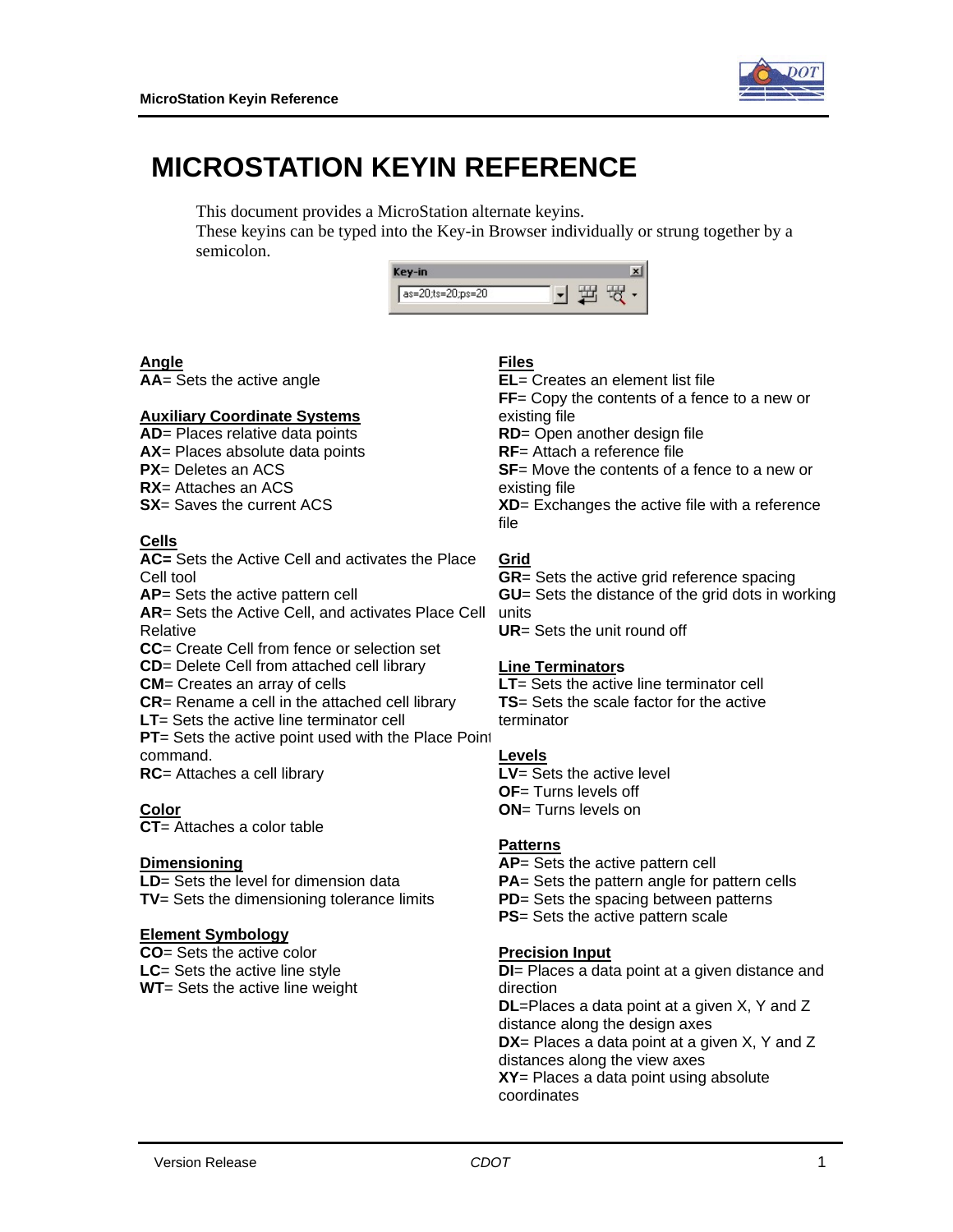#### **Scale**

**AS**= Sets the active scale **XS**= Sets the active X Scale **YS**= Sets the active Y Scale **ZS**= Sets the active Z Scale

#### **Stream digitizing**

**SD**= Sets the stream delta **ST**= Sets the stream tolerance

#### **Text**

**DF**= Opens the Fonts dialog box **DR**= Displays a text file **FT**= Sets the active font **LL**= Sets the maximum line length for text **LS**= Sets the lines spacing for multiple lines of text **NN**= Sets the active text node number **TB=** Sets the tab spacing when importing text **TH=** Sets the text height **TI=** Sets the copy and increment value **TW=** Sets the Text Width **TX=** Sets both the height and width of the text

#### **View Control**

**DV=** Deletes a named or saved view **RV=** Rotates a view **SV=** Save a view **VI=** Attaches a saved view **WO=** Sets the window origin

#### **View Control – 3D**

**AZ=** Sets the active depth - absolute **DD=** Changes the display depth - relative **DP=** Sets the display depth - absolute **DZ=** Sets a new active depth - relative

#### **Miscellaneous**

**KY=** Sets the keypoint snap divisor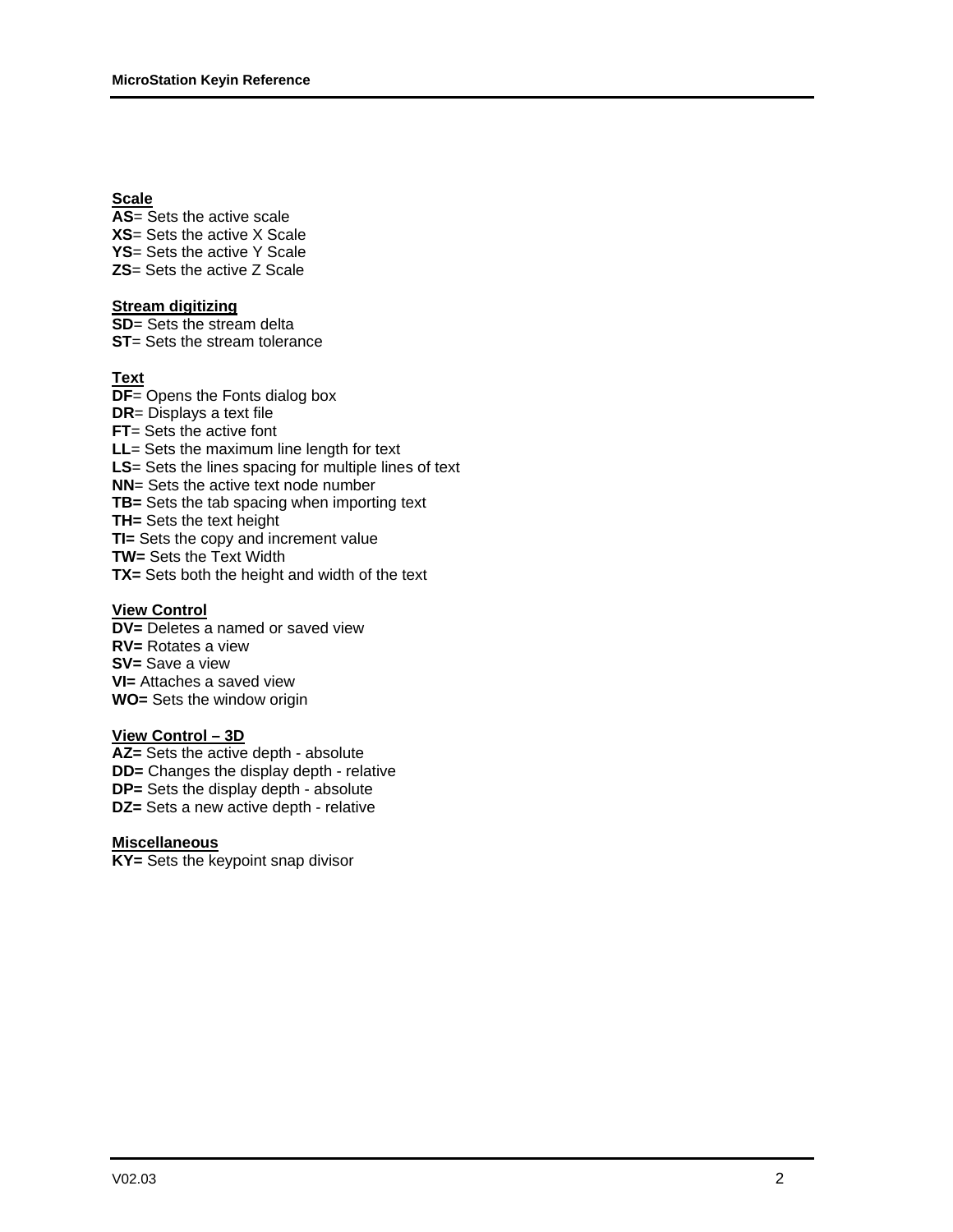

# <span id="page-3-0"></span>**INROADS KEY-IN REFERENCE**

This document provides the InRoads key-ins that can be used with the MicroStation key-in browser.

| ш           |  |
|-------------|--|
| so=1500,-25 |  |

## **Station key-in formats**

When using alignment station values conventionally there is a plus sign "+" between the second and third digits. InRoads will allow you to input the station with or without the plus sign in the MicroStation Key-in Browser and InRoads dialogs.

- **15+15.25**
- **1515.25**

## **Slope key-in formats**

When entering slope or grade information in InRoads dialogs and the MicroStation Key-in Browser you can use the below formats.

To key-in a grade of 10 percent:

- **10%**
- **1:10**
- **.10**

### **Angle key-in formats**

When entering angles in InRoads dialogs and the MicroStation Key-in Browser you can use the below formats.

To key-in a bearing of N12º34'56"E:

- **N12^34'56"E**
- **N12.5822E**

## **Plan View key-ins**

**Northing Easting Elevation (NE=)**  NE=northing,easting,[elevation] NE= 2842525.75,1558050.78,11530.47

**Station Offset Elevation (SO=)**  SO=station,offset,[elevation],[alignment name],[project name] SO=1500,-25,0,siderd01,geometry01

 **Distance Direction (DI=)**  DI=distance,direction DI=100,n45e